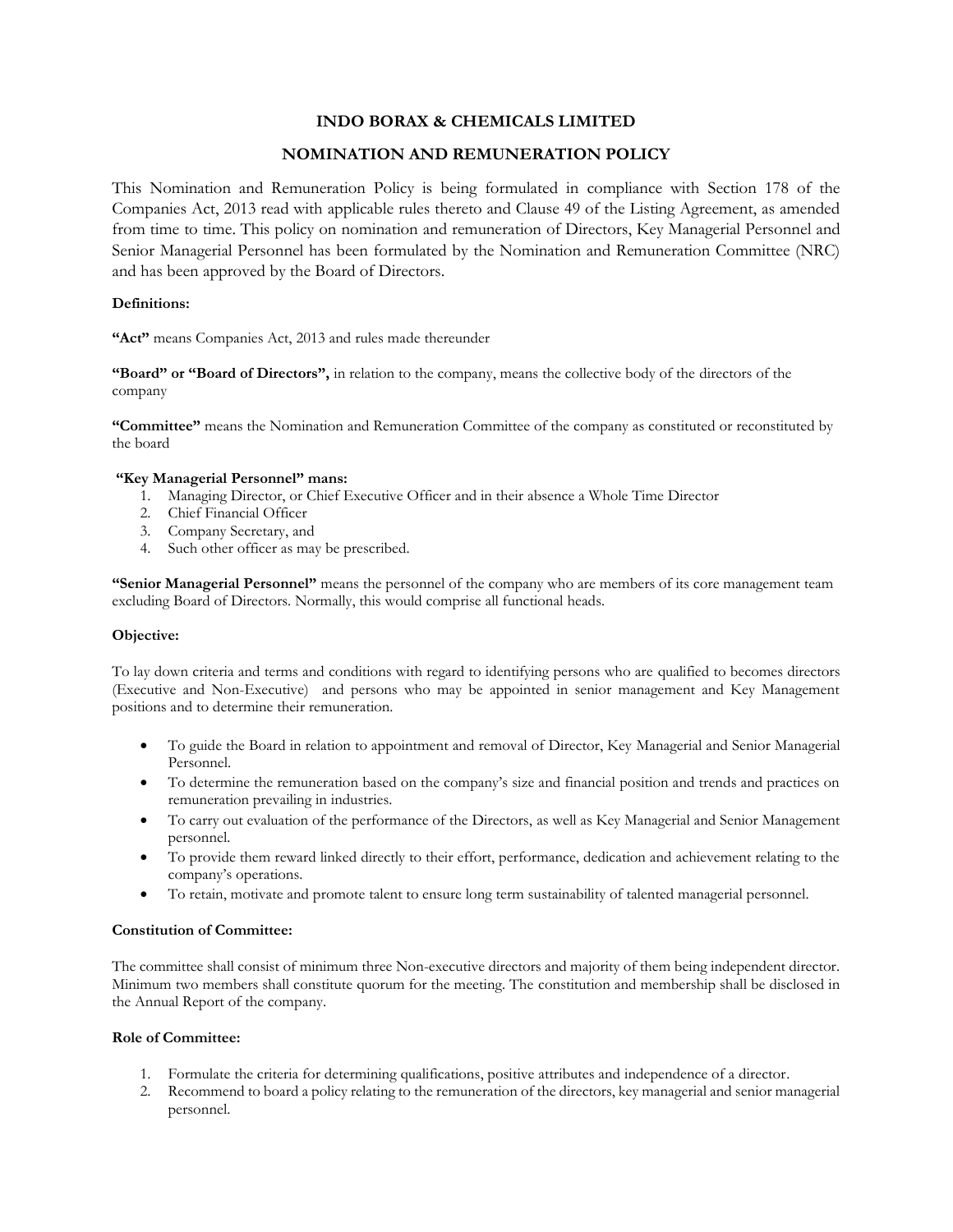- 3. Formulate criteria for evaluation of independent directors and board.
- 4. Devising policy on board diversity.
- 5. Recommend to the board appointment, removal of Director, KMP and Senior Management Personnel.
- 6. Succession planning for replacing Key Executives and overseeing.
- 7. Any other matter as board may decide from time to time.

#### **Duties of Nomination and Remuneration Committee:**

Duties of the committee covers the matters relating to nomination and remuneration of the directors, key managerial and Senior Managerial Personnel of the company.

- 1. Committee shall identity and ascertain the integrity, qualification, expertise and experience of the person for appointment as Director, KMP or at Senior Management level and recommend his/her appointment, as per company's policy.
- 2. A person should possess adequate qualification, expertise and experience for position he/she is considered for appointment. The committee is authority to decide whether qualification, expertise and experience possessed by the person is sufficient/satisfactory for the position.

## **Term and Tenure**

### **a) Managing Director/Whole time Director:**

The company shall appoint or reappoint any person as its Managing Director, Whole time Director or Executive Director for a term not exceeding five years at a time. No re-appointment shall be made earlier than one year before the expiry of the term.

### **b) Independent Director :**

An independent Director shall hold office for a term of five years on the Board of the Company and will be eligible for re-appointment on passing special resolution by the company and disclosure of such appointment in the Board's Report.

No Independent Director shall hold office for more than two consecutive term of up to maximum of five years each, but such Independent Director shall be eligible for appointment after expiry of three years of ceasing to become an Independent Director.

Provided that an Independent director shall not, during the said period of three years, be appointed in or be associated with the Company in any other capacity, either directly or indirectly.

At the time of appointment of Independent Director it should be ensured that number of Boards on which such Independent Director serves is restricted to seven listed companies as an Independent Director and three listed companies as an Independent Director in case such person is serving as a Whole-time Director of a listed company or such other number as may be prescribed under the Act.

## **EVALUATION**

The Committee shall carry out evaluation of performance of Director, KMP and Senior Management Personnel yearly or at such intervals as may be considered necessary. The same may however be delegated by the committee.

### **REMOVAL**

The Committee may recommend with reasons recorded in writing, removal of a Director, KMP or Senior Management Personnel subject to the provisions and compliance of the Companies Act, 2013, rules and regulations and the policy of the Company.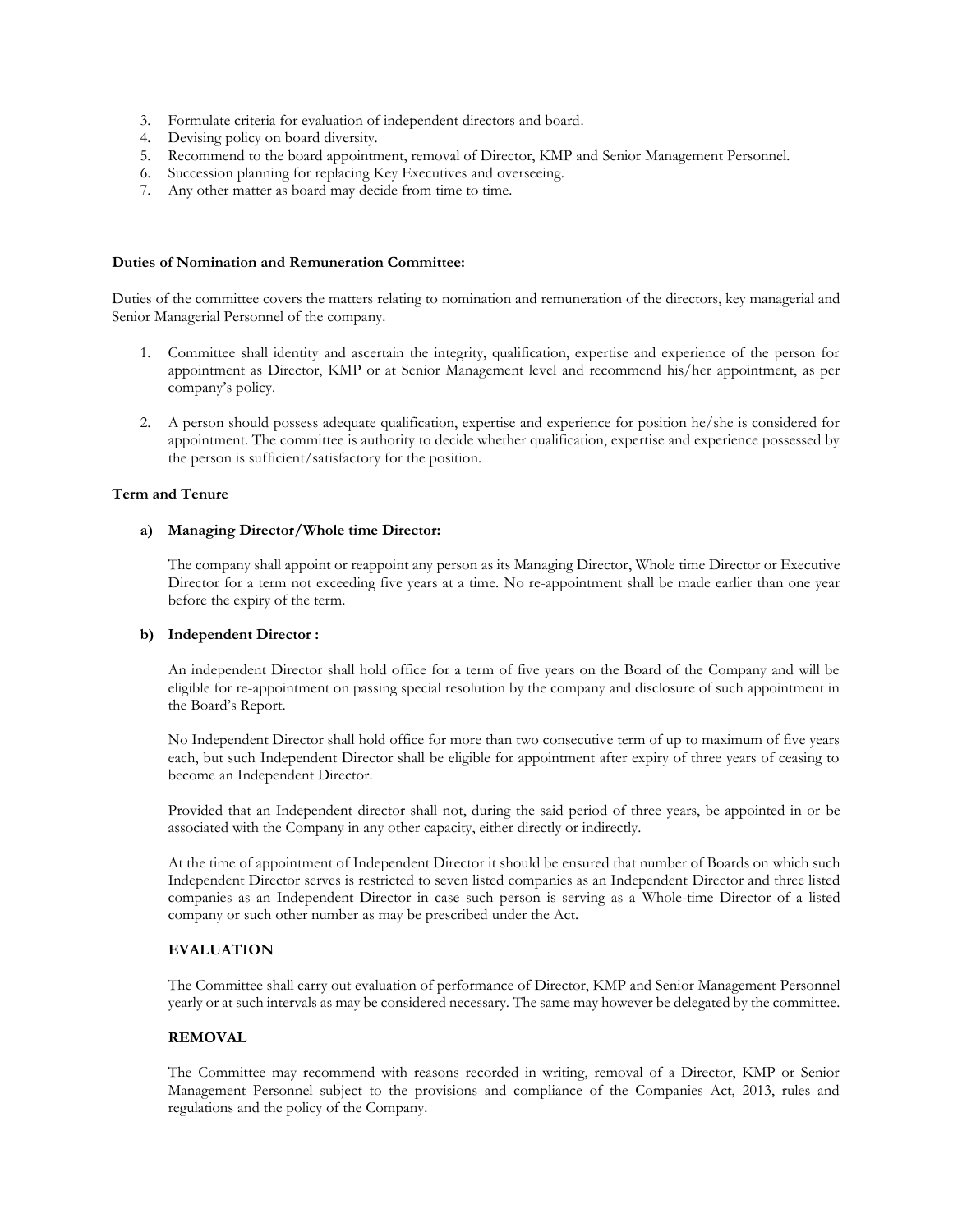### **RETIREMENT**

The Director, KMP and Senior Management Personnel shall retire as per the applicable provisions of the Act and the prevailing policy of the Company. The Board will have the discretion to retain the Director, KMP, Senior Management Personnel in the same position/ remuneration or otherwise even after attaining the retirement age, for the benefit of the Company.

## **POLICY FOR REMUNERATION TO DIRECTORS/KMP/SENIOR MANAGEMENT PERSONNEL**

### **1) Remuneration to Managing Director / Whole-time Directors:**

- a) The Remuneration/ Commission etc. to be paid to Managing Director / Whole-time Directors, etc. shall be governed as per provisions of the Companies Act, 2013 and rules made there under or any other enactment for the time being in force and the approvals obtained from the Members of the Company.
- b) The Nomination and Remuneration Committee shall make such recommendations to the Board of Directors, as it may consider appropriate with regard to remuneration to Managing Director / Whole-time Directors.
- c) Minimum Remuneration to Managing Director/Whole Time Directors: If, in any financial year, the company has no profits or profits are inadequate, the company shall pay remuneration to its Managing Director/ Whole Time Director in accordance with the provisions of Schedule V the Companies Act, 2013 and if it is not comply with such provisions, with the previous approval of Central Government.

#### **2) Remuneration to Non- Executive / Independent Directors:**

- a) The Non-Executive / Independent Directors may receive sitting fees and such other remuneration as permissible under the provisions of Companies Act, 2013. The amount of sitting fees shall be such as may be recommended by the Nomination and Remuneration Committee and approved by the Board of Directors.
- b) All the remuneration of the Non- Executive / Independent Directors (excluding remuneration for attending meetings as prescribed under Section 197 (5) of the Companies Act, 2013) shall be subject to ceiling/ limits as provided under Companies Act, 2013 and rules made there under or any other enactment for the time being in force. The amount of such remuneration shall be such as may be recommended by the Nomination and Remuneration Committee and approved by the Board of Directors or shareholders, as the case may be.
- c) An Independent Director shall not be eligible to get Stock Options and also shall not be eligible to participate in any share based payment schemes of the Company.
- d) Any remuneration paid to Non- Executive / Independent Directors for services rendered which are of professional in nature shall not be considered as part of the remuneration for the purposes of clause (b) above if the following conditions are satisfied:
	- i) The Services are rendered by such Director in his capacity as the professional; and ii) In the opinion of the Committee, the director possesses the requisite qualification
	- In the opinion of the Committee, the director possesses the requisite qualification for the practice of that profession.

#### **3) Remuneration to Key Managerial Personnel and Senior Management:**

- a) The remuneration to Key Managerial Personnel and Senior Management shall consist of fixed pay and incentive pay (bonus), in compliance with the provisions of the Companies Act, 2013 and in accordance with the Company's Policy.
- b) The Fixed pay shall include monthly remuneration, employer's contribution to Provident Fund, contribution to pension fund, pension schemes, etc. as decided from to time.